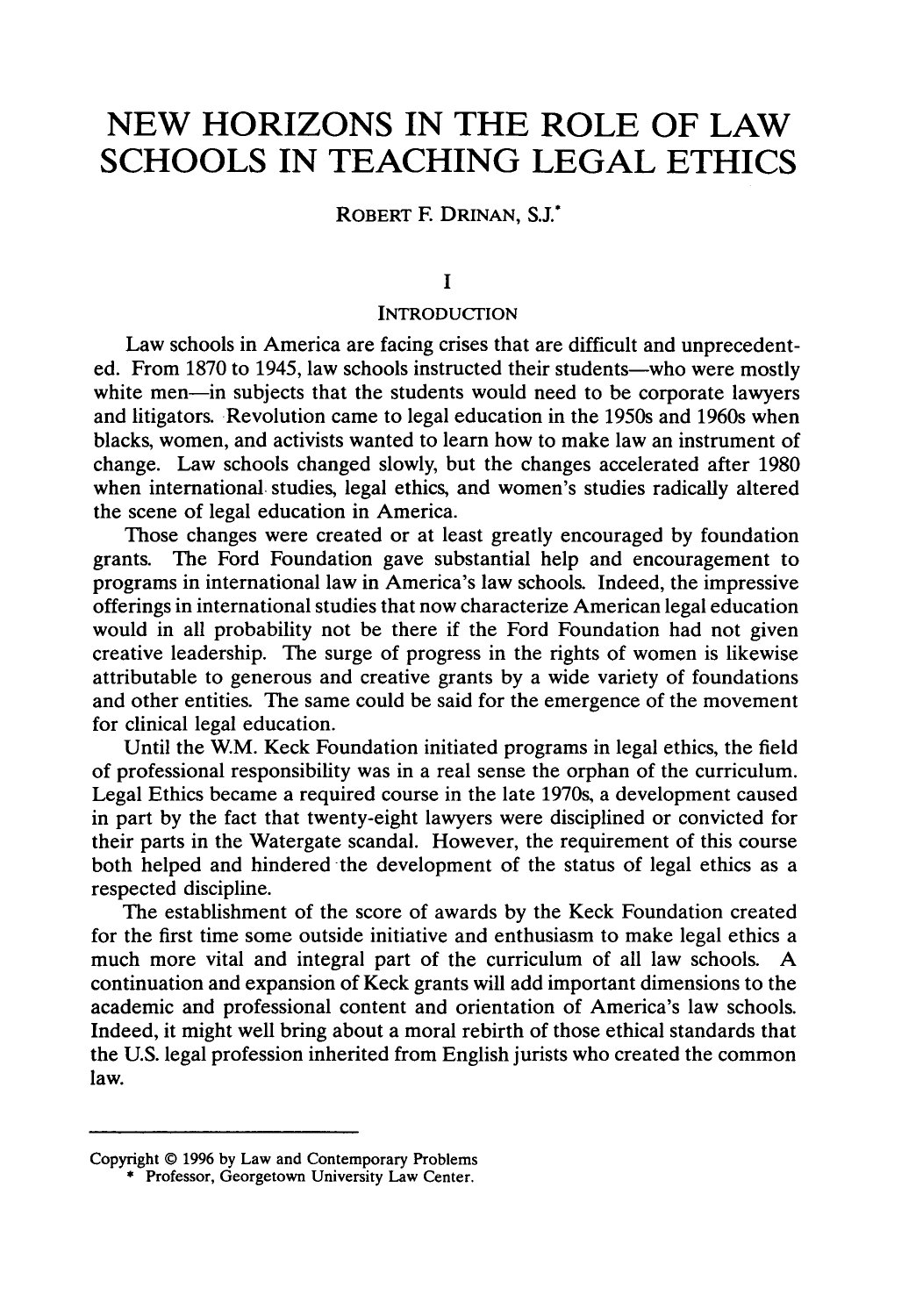One of the deepest moral convictions of the American legal profession has been that lawyers, as officers of the court, have a duty to make certain that the administration of justice serves everyone, including the poor.' This noble commitment, inherited from the solicitors and barristers of England, has always been ambiguous and has often been honored in the breach.

II

# THE ROLE OF LAW SCHOOLS IN TEACHING LEGAL ETHICS

Law schools and bar associations will continue to explore the ethical reasons why lawyers have a unique obligation to render uncompensated service to the poor. Despite the well-documented fact that 80 percent of America's poor do not receive the civil legal services they need, it should be noted that law schools and lawyers have given more attention to legal ethics in the last ten years than in the previous one hundred.

Law schools, like everyone associated with the administration of justice in America, are searching for ways to correct the truly appalling fact that more than three-fourths of the nation's poor have inadequate access to any legal mechanism to vindicate their rights. For example, they are deeply involved in exploring the potential in fee-shifting statutes like the Civil Rights Attorney's Fees Act.<sup>2</sup> This law, signed by President Ford in 1976, has been revolutionary in that it allows plaintiffs in civil rights cases to collect their counsel fees from the defendant if the plaintiff substantially prevails in the lawsuit. This measure has led to the enactment of similar statutes for plaintiffs in environmental and other types of cases. But the Act, however important, cannot be useful in the resolution of ordinary grievances such as landlord and tenant disputes, welfare benefits, or consumer complaints. Indeed the much-discussed idea of adopting the English rule that requires the unsuccessful plaintiff to pay the counsel fees of the defendant offers no hope for persons in America in need of legal services for routine grievances.

Why is it that the 800,000 attorneys in America can allow a situation to continue in which some 80 percent of poor citizens do not get through the door of the courtroom? Have the law schools failed to inculcate in their students an adequate knowledge of the history and the mission of the bar? Has legal education become so preoccupied with the exploration of knowledge that it has frequently forgotten the moral role lawyers have inherited from the majestic history of seven centuries of Anglo-American law?

<sup>1.</sup> For discussions of the pro bono obligations of attorneys, see Richard C. Baldwin, *"Rethinking Professionalism "-- and Then Living It!,* 41 Emory **L.J.** 433 (1992); Jennifer Gerarda Brown, *Rethinking "The Practice of Law,"* 41 Emory L.J. 451 (1992); Timothy P. Terrell & James H. Wildman, *Rethinking "Professionalism,"* 41 Emory L.J. 403 (1992).

<sup>2. 42</sup> U.S.C. § 1988 (1976).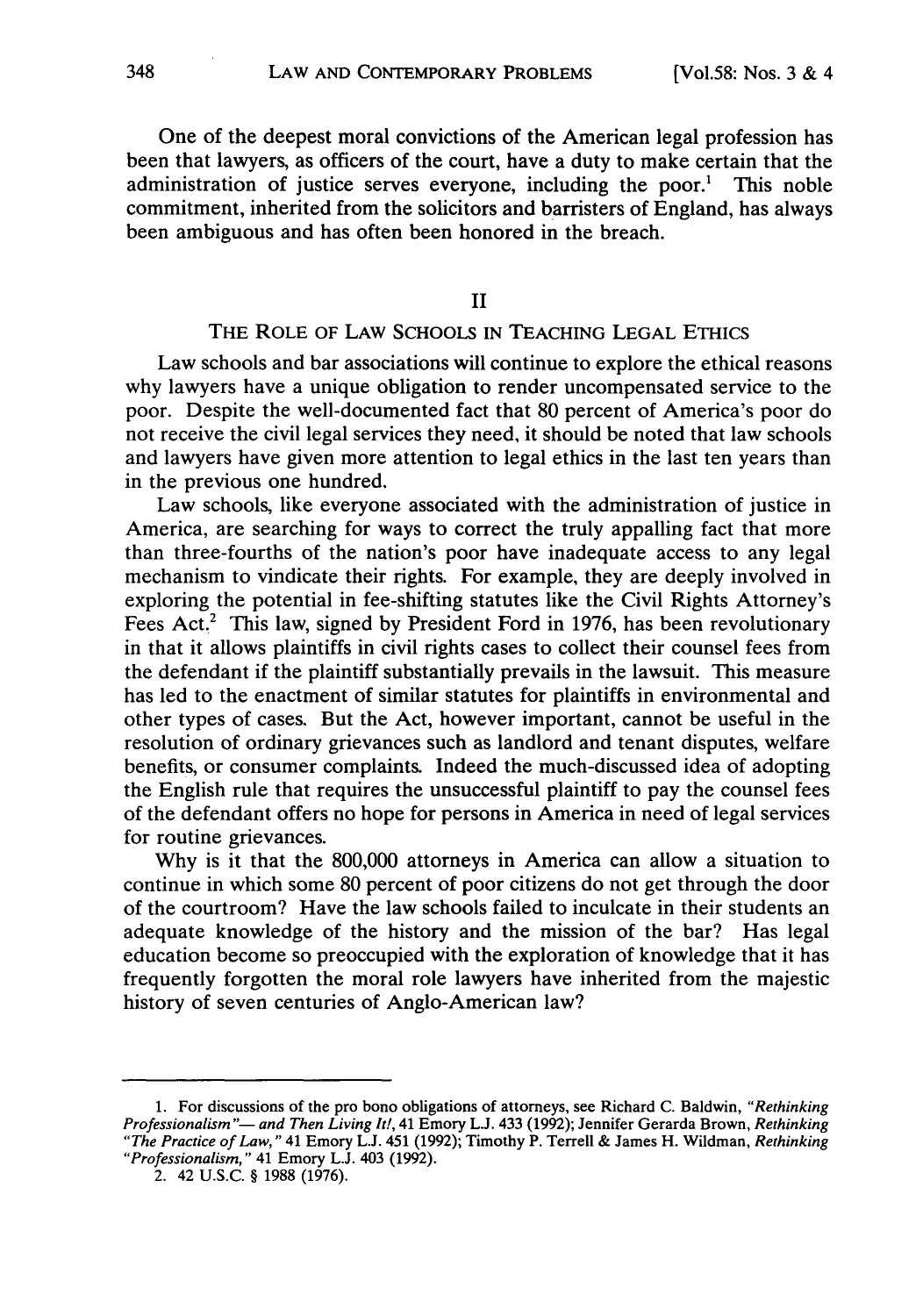Several areas of law and morality need to be revisited as law schools and the legal profession struggle to discover why America's poor are not obtaining the legal services they need and desire: the sense of injustice endemic to the legal profession; the efforts of religious law schools; the independence of the bar; and the emergence of internationally recognized human rights. Each of these will be discussed in turn.

#### A. The Sense of Injustice Endemic to the Legal Profession

Outrage at racial and gender discrimination is probably one of the main reasons why so many talented young men and women desire to go to law school. However, young adults in America do not as a rule react similarly to economic injustices. Women earn only 75 percent of every dollar a man makes. Every fourth child in America lives under the poverty line; every other black child is in that category. Millions of people are denied their rights as tenants or pension holders or employees. Nevertheless, the injuries inflicted by economic injustice do not cause the same level of moral outrage that is inspired by political or social discrimination.

How can law schools enlarge and deepen the desire to prevent injustice that most law students bring to law school? In a sense, every course in law school seeks to teach about equality, freedom, and justice. But do law schools concentrate too much on the rights of shareholders, corporations, and well-off clients? When students learn of their obligation under Model Rule  $6.1<sup>3</sup>$  to perform uncompensated service, they do not react favorably to this mandate as a way to serve the poor and the disadvantaged. Some students quarrel about, even resist what they consider an imposition.

How is it possible to instruct future attorneys so that they will act as responsible trustees of the monopoly granted to the legal profession by society and the courts? A good deal of legal history will be required before students will be able to grasp who they are in the majestic tradition inherited by them as members of the legal profession.

If law schools revisited and reanalyzed the moral teachings and traditions of lawyers dating back to the Magna Charta, the future attorneys of America would understand much more fully their moral obligation to insist that justice be done to every single citizen. English law had its limitations, but the moral role of the legal profession as it developed in England can only be described as inspiring. A lawyer is a highly skilled and highly trained individual, called to the bar, independent of any corporate or governmental demands and instructed to fight for justice for all persons, including the most unpopular ones.

This tradition is reflected in notable members of the bar in every generation of American jurisprudence. Yet, could it be that legal education has been distracted from its mission because it is smothered in the call for specialization,

**<sup>3.</sup>** MODEL **RULES** OF **PROFESSIONAL** CONDUCr Rule **6.1 (1983).**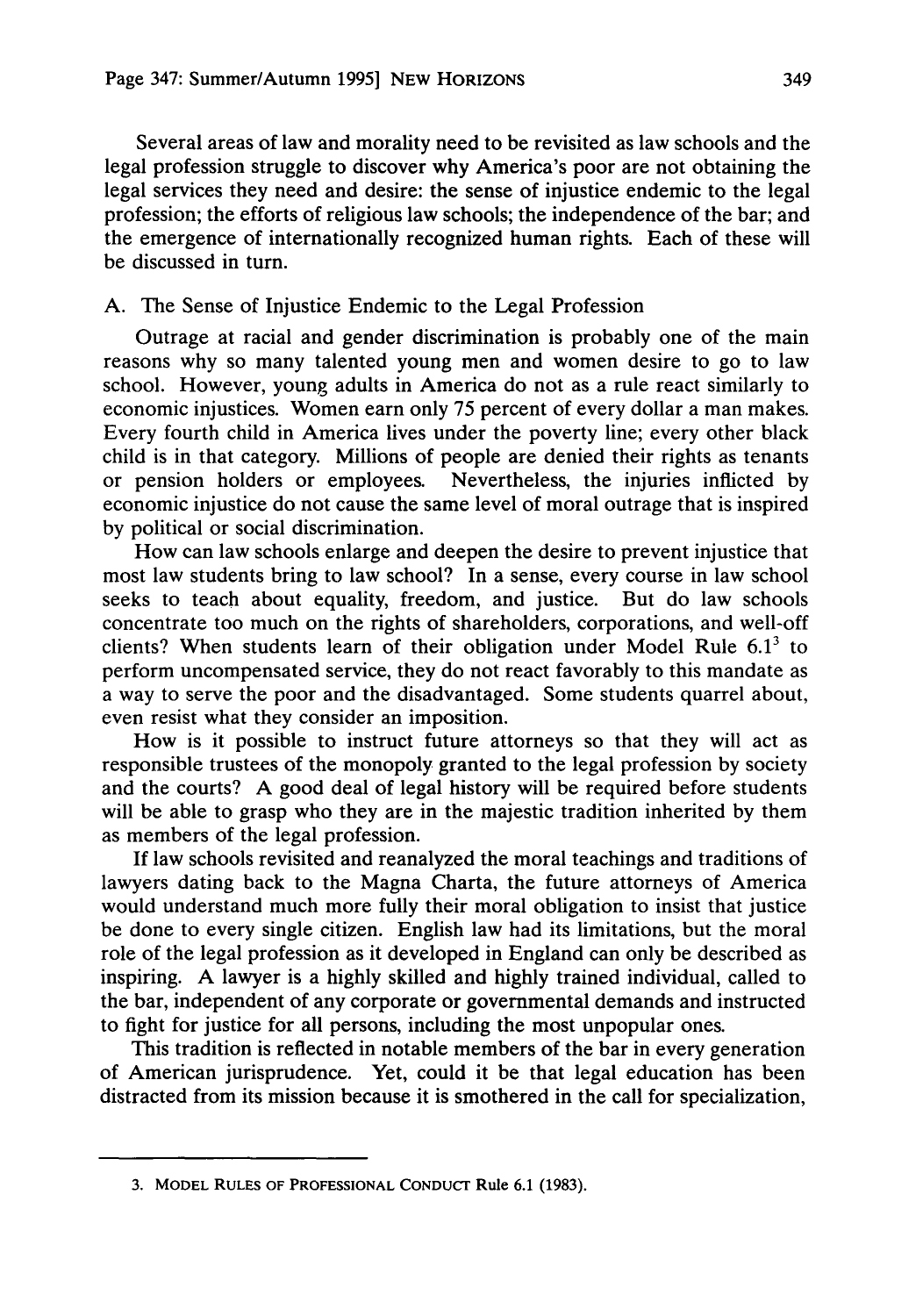the overload of information, and the monetary rewards offered by wealthy corporations who want creative and ingenious attorneys?

If law schools stressed moral values and the need to fight injustice everywhere, could the scandal of 80 percent of poor Americans not being served by attorneys be corrected? It may be, however, that America's excessive commercialization makes it almost impossible for the law schools to do better than they do now in the inculcation of moral and ethical directives.

### B. The Efforts of Religious Law Schools

The tradition of serving the poor has always been present in special and specific ways throughout the history of America's church-affiliated law schools. There are now twenty-four Catholic law schools in America, fourteen of which are under the auspices of a Jesuit university. Clearly, these law schools were established with the hope and expectation that the moral and religious mission of the parent university would be echoed and carried out in the law schools attached to these institutions.

In many instances, America's Catholic law schools can point to leaders of the bench and the bar who reflect the moral and Christian teaching taught at law school. In some cases, the Catholic influence can be traced to specific Catholic positions on issues such as divorce and abortion. In other cases, especially in more recent years, Catholic law schools have reflected their spiritual origins by stressing legal ethics, professional responsibility, and the full implications of natural law.

Georgetown University Law Center, established in 1870 by the Jesuit directors of Georgetown University, was one of the first university-related law schools in the United States. The Jesuit founders expected their law school to be an extension of the mission of Georgetown College, where the curriculum was heavily philosophical and theological in accordance with the Catholic tradition.

To some extent, that expectation was realized at Georgetown Law School. For several decades, the Catholic orientation of Georgetown University was reflected in the outlook of the law school. However, as society became more secularized and as other church-related universities lost some of their religious orientation, Georgetown Law School became less directly active in advancing moral or religious ideas.

But the anxieties and the aspirations within the legal profession during the last twenty-five years and the quest for more clarity and certainty about the objectives of law finally reached church-related law schools such as Georgetown. One of the manifestations of that phenomenon at Georgetown was the creation in 1987 of the Georgetown Journal of Legal Ethics, which has published more than 10,000 pages of articles and commentaries on every major problem in the expanding field of legal ethics. The Georgetown Journal of Legal Ethics has been regularly called the premier scholarly journal in its field; indeed, it is the only journal in the United States devoted exclusively to legal ethics.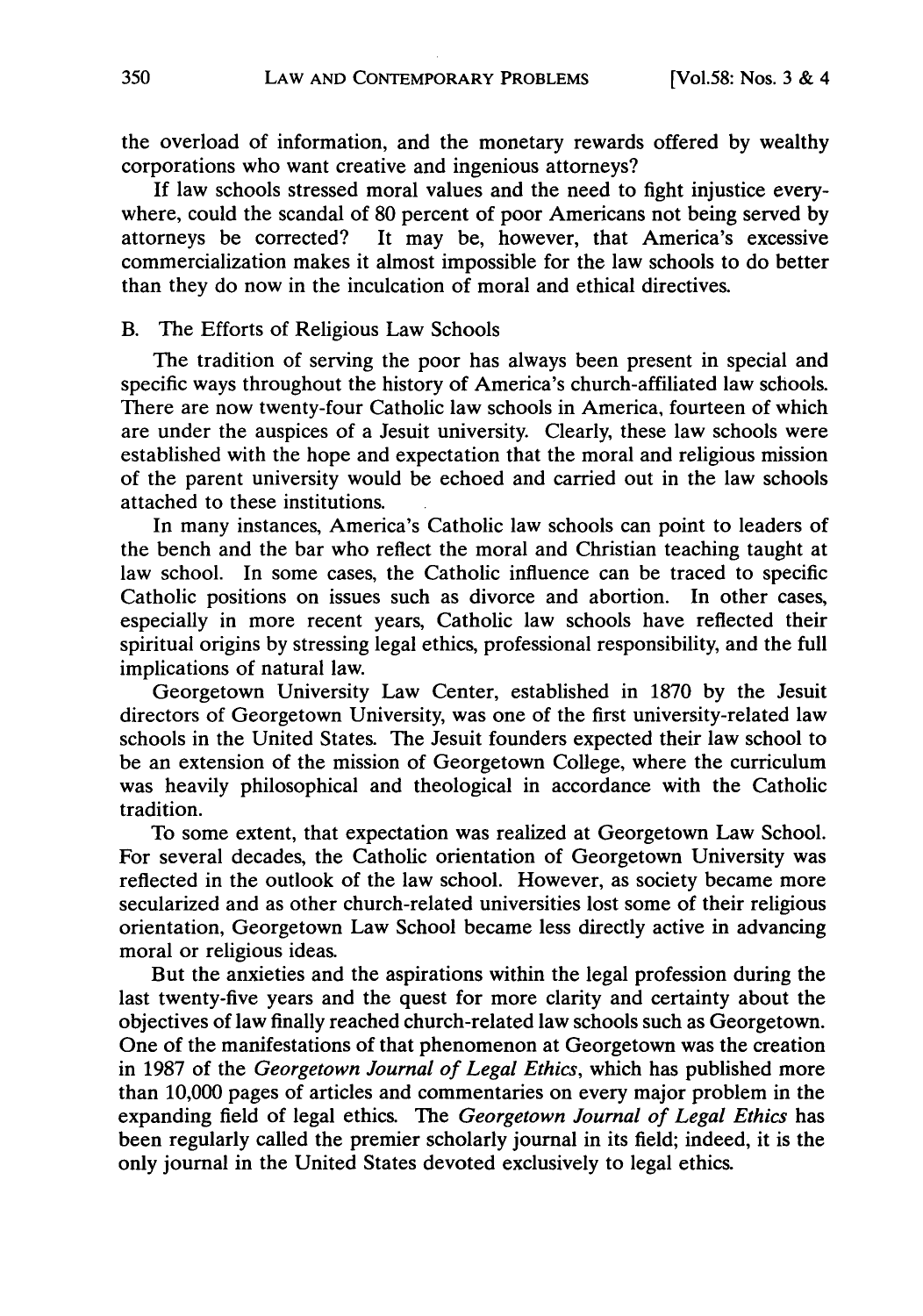There are also eleven clinics at Georgetown Law School most of which are closely connected with providing legal representation for the poor. An additional clinic devoted to the advancement of internationally recognized human rights is being planned.

#### C. The Independence of the Bar

Law Day speeches revel in reminding lawyers that they are officers of the court and members of a profession that is independent. Both concepts need to be reanalyzed—especially the independence of the bar.<sup>4</sup>

Law schools in America tell their students vaguely and in almost a casual way that they are joining a profession that is "independent." But the concept is seldom analyzed, even in classes in professional responsibility or legal ethics. Independence means at least that lawyers are not the servants of the monied classes or the advocates of the status quo. Lawyers are not taxi drivers who must pick up every passenger. Lawyers can and should say no to some civil cases and causes. One example of the independence of the bar is the major stand taken by the American Bar Association recently when it declared that there was no need for either a constitutional amendment or a statute to criminalize burning of the flag.

By contrast, lawyers may be urged and indeed sometimes are required to take unpopular cases. The moral and ethical directives that bind attorneys recognize that the provision of legal services is essential even in unpopular cases if society wants to prevent the powerful from oppressing the powerless.

This need is reflected in the Code of Hammurabi, which defines the purpose of law to be to prevent the powerful from oppressing the powerless. In a sense, that phrase is the same as the concept of the independence of the bar. Lawyers must make judgments about the nature of justice and insist that the powerful extend equality and fairness to the powerless. American society assumes that lawyers are agents—indeed the exclusive ones—to help those without power to resist the intimidation of those with power.

The very concept of the independence of the bar assumes the existence of certain permanent moral values. It also assumes that the public at times will want to suppress unpopular minorities, allow economic giants to cheat consumers, and punish wrongdoers with a vengeance that is unfair. The legal profession possessed of independence will resist those proposals that go against

<sup>4.</sup> I never fully comprehended the meaning of the independence of the bar until I saw the way in which lawyers caved into dictators in nations like Argentina and Chile. Only a few lawyers in those nations resisted the tyranny of the military government. Most of the judges also capitulated to the displacement of the rule of law by the rule of naked power.

In Chile, a militant pro-democracy segment of the bar did organize and was eventually able to reassert the independence of the bar as practiced for many decades in the democratic rule that flourished before takeover by General Pinochet. However, Chilean lawyers and judges could have prevented or, at least, resisted the tyranny if they had had the conviction and courage to stand up for the rule of law.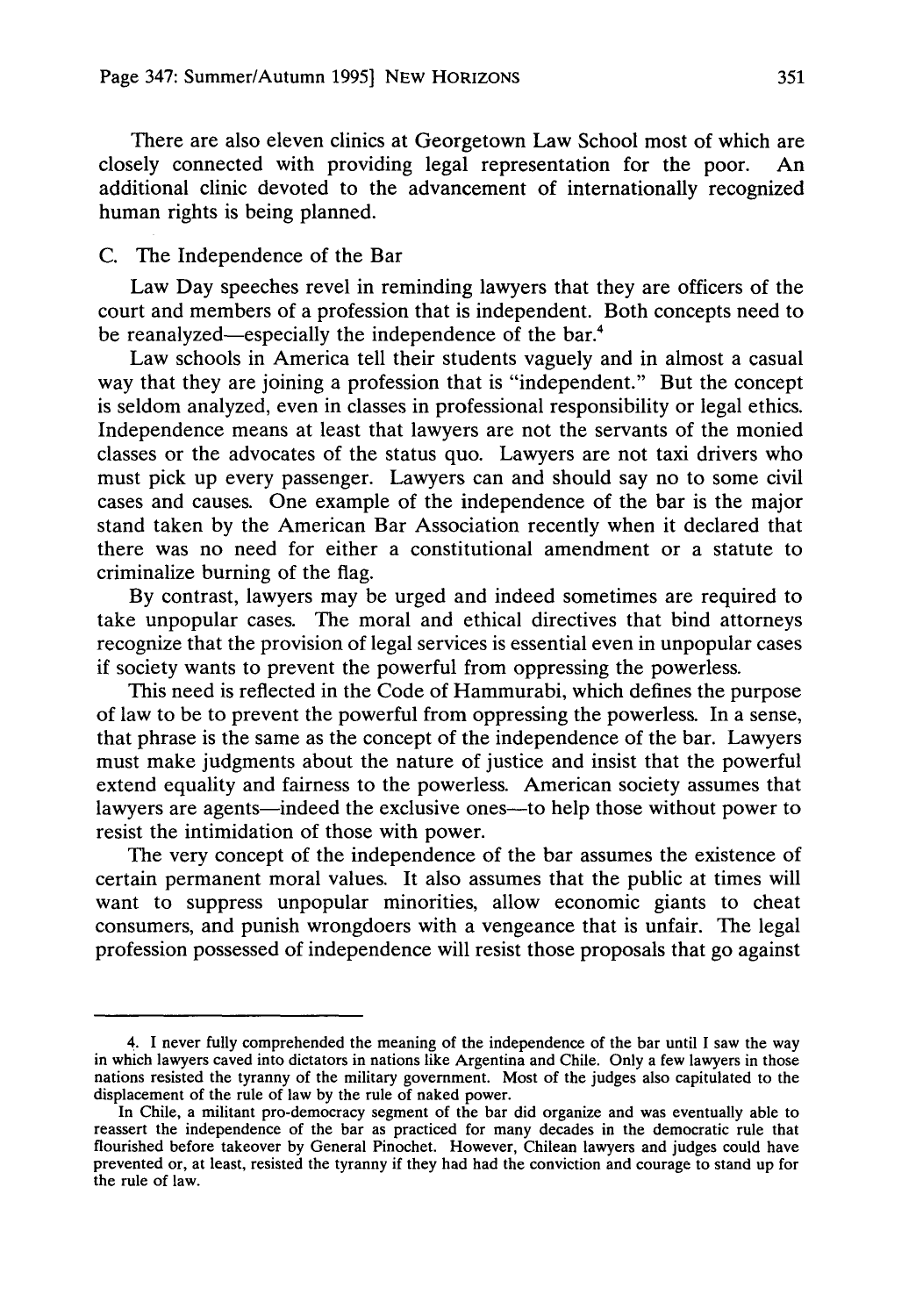the basic moral values implicit in the centuries-old heritage of Anglo-American law.

Law schools cannot inculcate the riches and depths of the independence of the bar by one lecture or two. It may be conveyed to some extent if all the professors at a law school seriously permeate their courses with ethical concepts. But graduates of law school will not be imbued with a conviction of their exalted status as members of an independent profession unless some forgotten great moral traditions are recalled and revived in very creative ways.

A concrete way in which the Georgetown University Law Center has attempted to ingrain the concept of the independence of the bar has been through its program of helping black lawyers in South Africa to study for the LL.M. degree at Georgetown University. A dozen years ago, the Georgetown Law Center began an annual program of inviting five South African lawyers into its LL.M. program. In 1995, it had forty-one graduates preaching or teaching law in South Africa. In the summer of 1995, this writer, as a lecturer and consultant in South Africa, viewed first-hand the emphasis these forty-one attorneys have placed on the independence of the bar. Many of them were the architects of the new Constitution in South Africa who ensured the centrality of the concept of the independence of the bench and of the bar. These lawyers appreciated this idea before they came to Georgetown, but the marvelous evolution of the legal institutions of the new South Africa gave them even a deeper realization of its profound implications.

If law students learn to cherish the independence they have as members of the bar, could there be some startling changes in the way the administration of justice is carried out in America? Would the bar do something dramatic so that the poor could in fact have access to lawyers when they need them?

Ideas have consequences. And great ideas like the independence of the bar could have great consequences.

## D. The Emergence of Internationally Recognized Human Rights

As the legal profession in America becomes more and more involved in the international dealings of multi-national corporations, American lawyers will be faced with the moral problems associated with doing business in nations that violate customary international law provisions regarding the protection of recognized human rights. The rights proclaimed in the universal declaration of human rights adopted by the United Nations in 1948 are now binding on all of the 187 countries in the U.N. Many of the rights defined in the several human rights covenants adopted by the U.N. and ratified by a large number of nations are also a part of customary international law; indeed, some of them have become *jus cogens.*

Consequently, there are new duties that are binding on American lawyers who participate in decisions made by clients who do business in nations where there is an institutionalized defiance of those human rights guaranteed by international law. Similarly, lawyers in the United States may not ethically be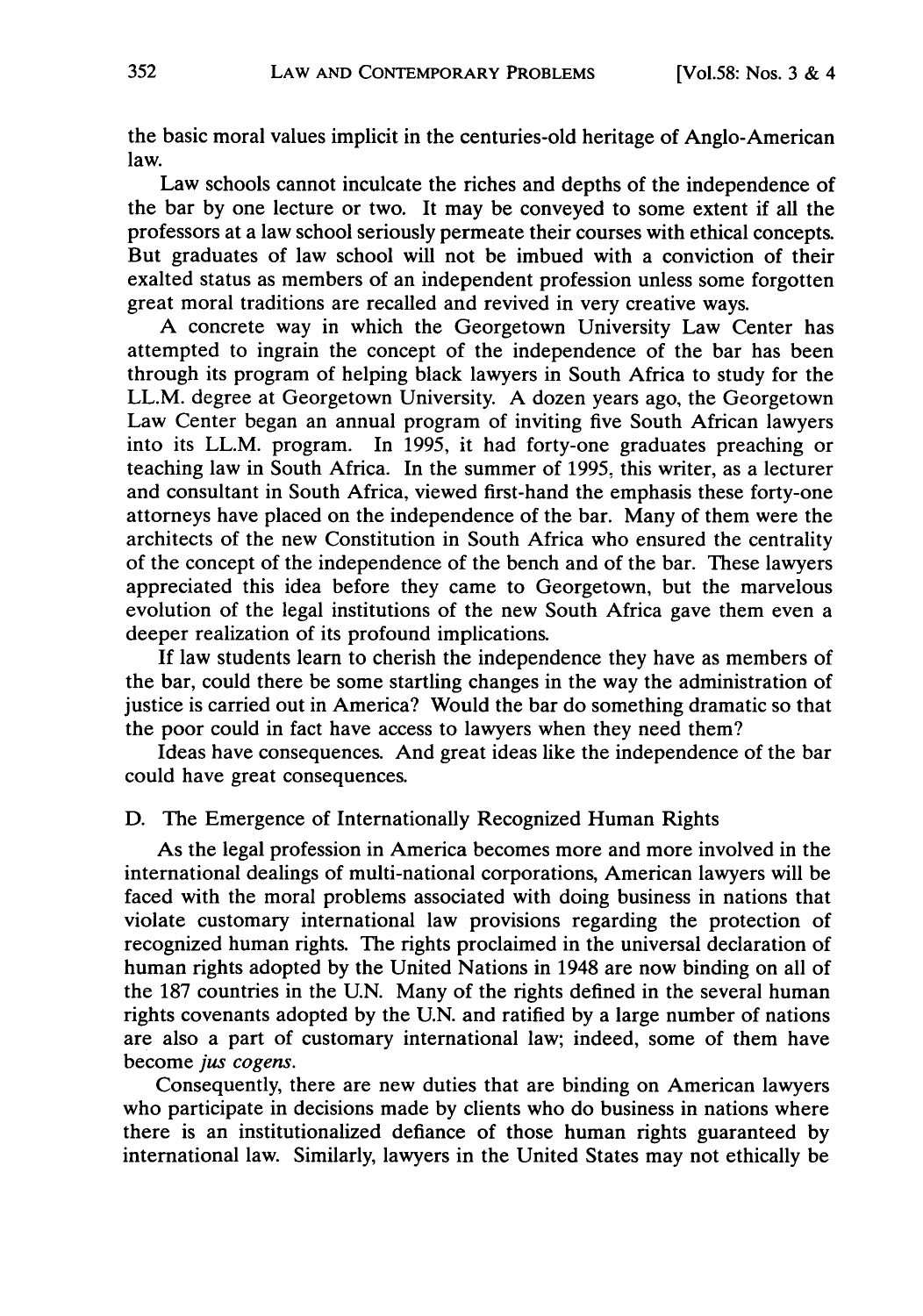silent participants in the work of American corporations that openly violate basic U.S. laws, such as laws prohibiting discrimination in employment, the pollution of the environment, and contamination of consumer products.

The massive damages levied by the Resolution Trust Corporation against several American law firms employed by Mr. Charles Keating indicate that conduct of attorneys that rises to the level of collaboration in wrongdoing is unethical. The ethical norms developed in connection with the savings & loan scandals—while not entirely clear or satisfactory—suggest that a new level of legal ethics may be in the process of development. The same conclusion regarding collaboration could be drawn for the evolution of the ethical norms that govern the conduct of lawyers assisting American corporations in their work in nations that openly violate internationally recognized rights.

In addition, American lawyers will begin to realize that their fellow attorneys in Asia and Africa are bound by the same international laws as they are—namely that they cannot participate in the conduct of clients that is clearly in violation of international standards agreed to by that nation or at least binding on that country by reason of its membership in the U.N. The universally accepted notion of the independence of the bar will be another reason why lawyers in America will find soulmates in foreign nations who recognize that complicity in the violation of international law is not ethically permitted of an officer of the court.

Some may feel that the increasingly binding power of international law may be a bit remote as a suitable topic to be included in the ethical norms taught to law students in America. Yet the role of the American bar in upholding and advancing international law is an essential part of the legacy and duty that is binding on America's 800,000 attorneys. Consequently, the ethical norms binding on attorneys in counseling their clients in international matters must be a part of the legal education of the attorneys who will be the leaders of the bar in the year 2020.

#### III

### **CONCLUSION**

Over the last generation, American legal education has improved in amazing ways. It has now achieved standards of academic and professional excellence never before realized since law schools began in the United States around the year 1850. A new emphasis on legal ethics would enrich that excellence.

Law school students today will be the leaders of the bench and the bar in the year 2020. At that time, the role and mission of the legal profession at home and abroad will be in all probability even more enormous than it is now. The international ethical norms regulating what American lawyers can and cannot do will be crucially important in the development of the rule of law in the more than **100** new nations in the developing world.